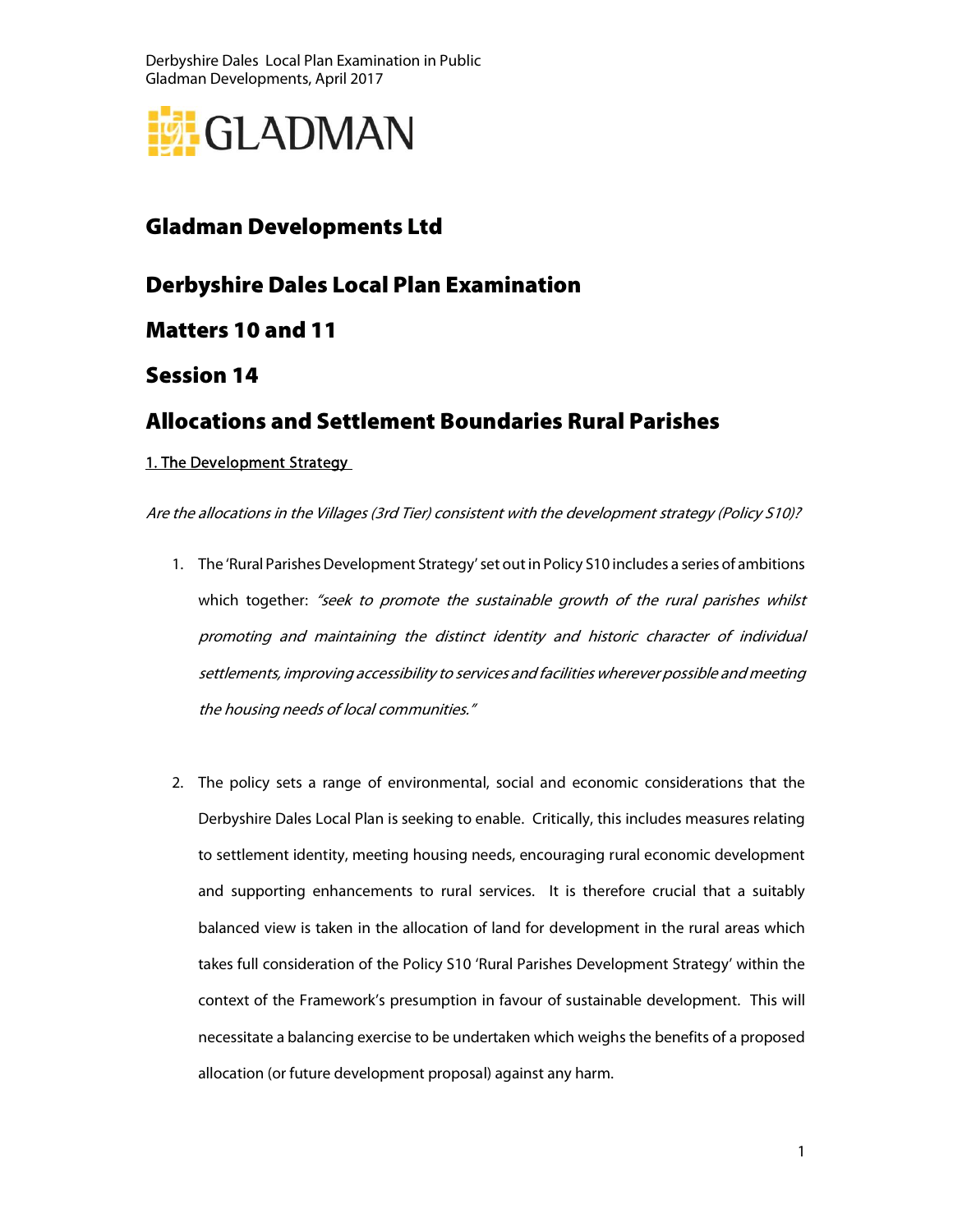- 3. In order to achieve the ambitions of Policy S10, it is vital that opportunities to secure the goals that have been set are carefully considered through the allocation of sites for development within the Local Plan. Gladman believe that it is currently unclear as to how some of the key challenges set by Policy S10 will be delivered through the Local Plan and that the need to address such challenges could have been better reflected through the way in which growth has been attributed to rural settlements and the associated site selection process.
- 4. In order to achieve the ambitions of the rural development strategy, the allocation of land for new development should have reflected the need to enable the promotion or maintenance of key rural services and facilities (Policy S10 a – bullet 3). It is unclear from the approach that has been taken as to whether this will be achieved, particularly when considered against the Plan's strategy which seeks to ensure that settlements within this tier are sustained and promoted as service centres<sup>1</sup>.
- 5. It is also unclear whether the level of allocations in rural areas fully reflects the need to deliver affordable housing. The development strategy requires the allocation of a sufficient range of suitable, deliverable housing sites to meet the requirements of the plan area including the delivery of appropriate levels of affordable housing to meet local needs (Policy s10 $b -$ bullet 1).

Is the extent of growth proposed in the villages of Brailsford, Doveridge, Hulland Ward and Tansley sustainable having particular regard to the availability of services and employment?

6. Gladman welcome the Council's acknowledgement that rural settlements are not inherently unsustainable<sup>2</sup> . In fact, they can be extremely sustainable as people are able to access everyday services and facilities within a short walk whereas within a larger urban area this may not be possible due to the distances involved.

-

<sup>&</sup>lt;sup>1</sup> Paragraph 4.19, Derbyshire Dales Local Plan - Pre Submission Draft Plan - August 2016

<sup>&</sup>lt;sup>2</sup> Paragraph 3.8, Derbyshire Dales Local Plan Settlement Hierarchy, June 2016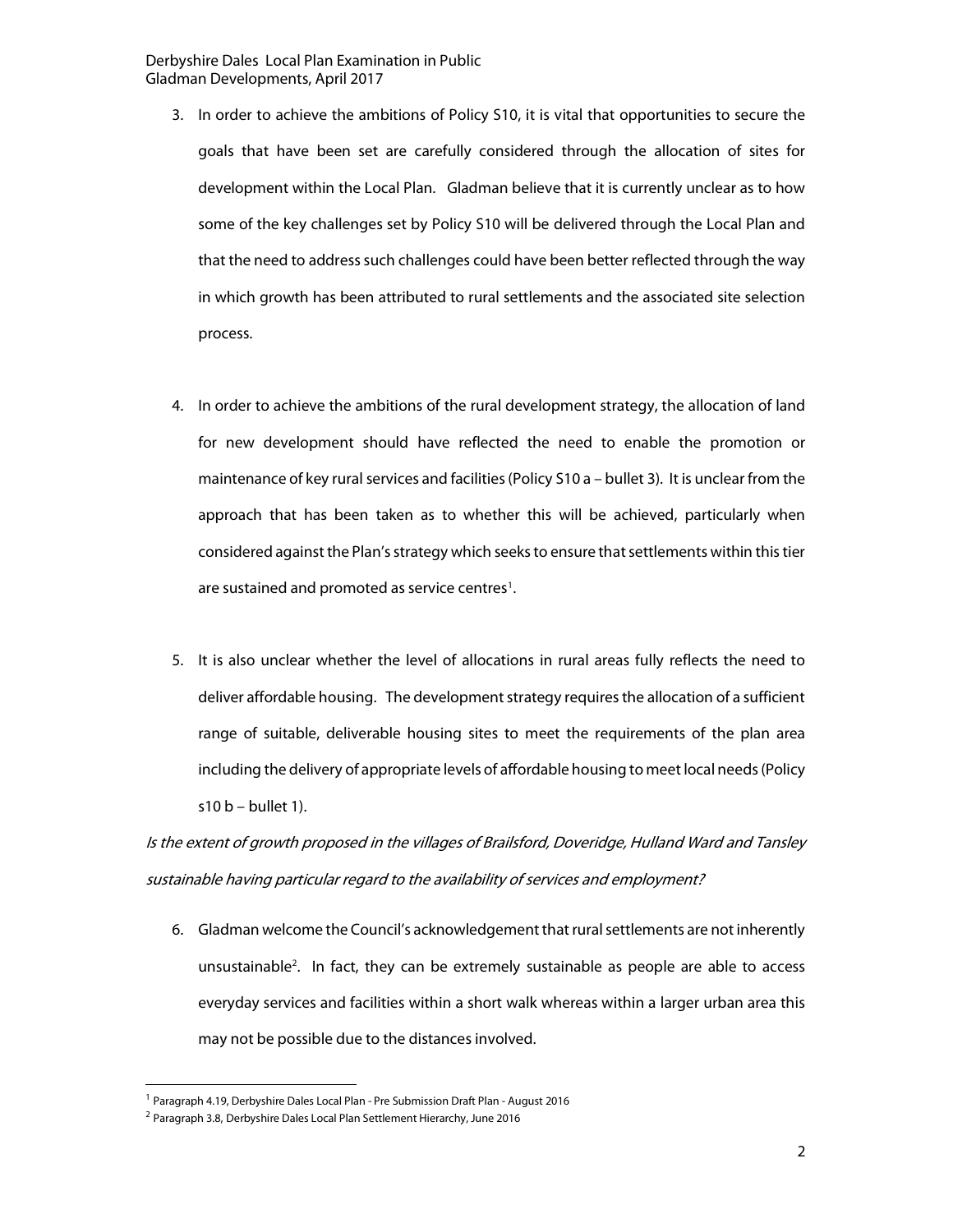- 7. Paragraph 55 of the Framework seeks to promote sustainable development in rural areas to maintain and enhance rural vitality and viability. It is essential therefore, that the needs of the sustainable rural settlements across the district are assessed and a meaningful level of growth apportioned to them to ensure their ongoing vitality and viability (and achieve the goals of the Development Strategy that is contained in Policy S10). This will help to preserve and enhance rural services and facilities and allow local rural communities to meet their own needs for housing whilst providing much needed affordable housing in the parts of the district that suffer with the greatest affordable housing need.
- 8. Further to this, The Housing White Paper: Fixing Our Broken Housing Market (2017) looks to "encourage local planning authorities to identify opportunities for villages to thrive, especially where this would support services and help meet the need to provide homes for local people who currently find it hard to live where they grew up<sup>r3</sup>. The White Paper provides a very recent indication of the Government's determination to support thriving rural settlements. It also sets an agenda for local planning authorities to provide the sites that are needed by small and medium sized builders (SMEs) to help them to grow following the recession and support them in re-establishing themselves as major contributors to the house-building market<sup>4</sup>. The White Paper indicates that: "There are opportunities to go further to support a good mix of sites and meet rural housing needs, especially where scope exists to expand settlements in a way which is sustainable and helps provide homes for local people" 5 .

-

<sup>&</sup>lt;sup>3</sup> Housing White Paper, Paragraph A.54

<sup>&</sup>lt;sup>4</sup> Housing White Paper, Pages 47 and 48

<sup>&</sup>lt;sup>5</sup> Housing White Paper, Paragraph A54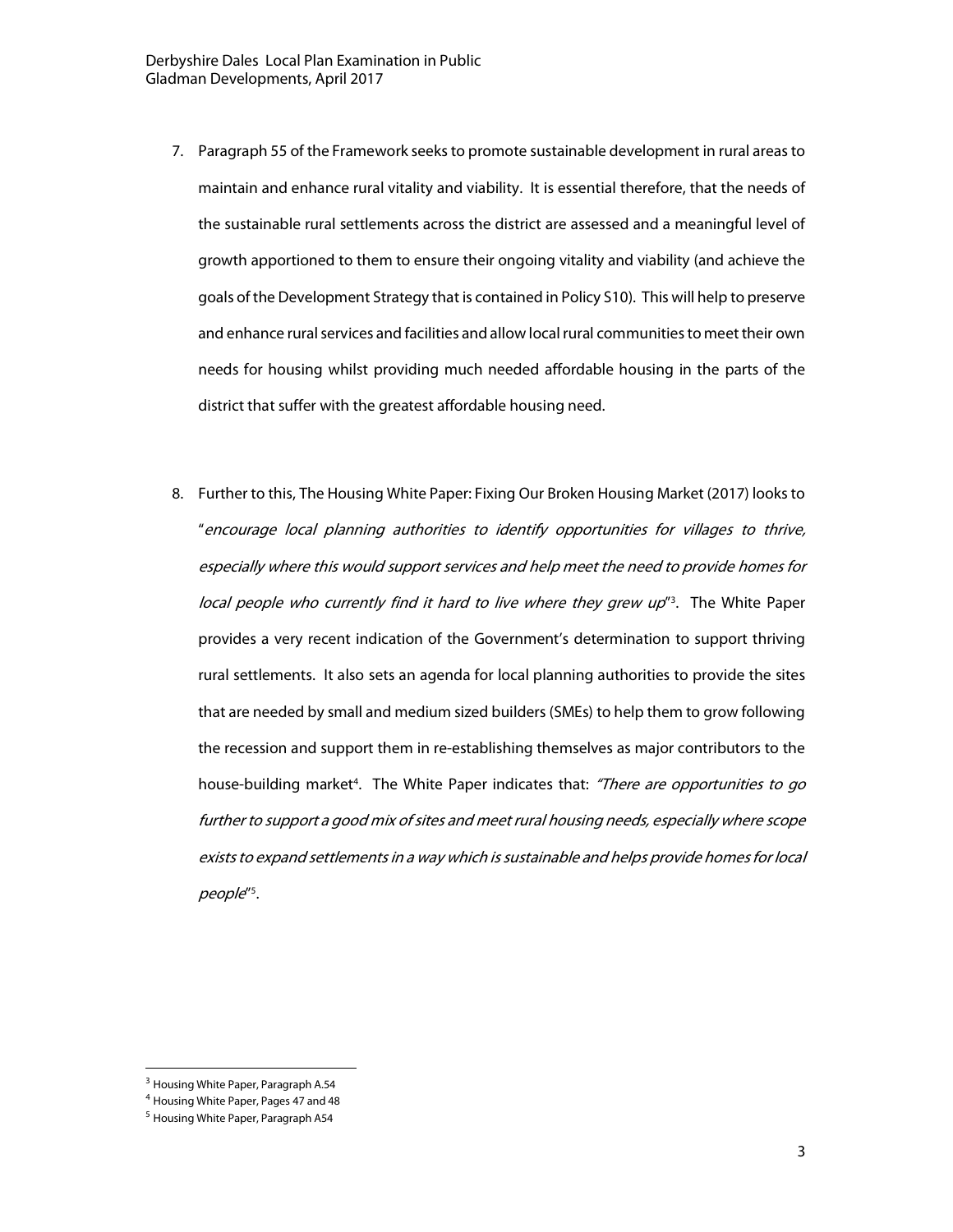9. Several settlements within this tier of the settlement hierarchy offer a 'wide range' of services and facilities rather than 'limited' number that the wording of Policy S3 suggests. Our earlier representations set out our view that the reference to 'limited' services needs to be reconsidered to better reflect the Council's evidence base. For example, Brailsford benefits from all 8 of the services that have been assessed as part of the wider evidence gathering exercise undertaken by the Council. Doveridge also performs well in the assessment of sustainability contained in the evidence base and has a good range of services and facilities (6 of the 8 assessed). It is also considered that any lack of services (or capacity within them) can be mitigated through effective infrastructure planning and associated S106 or CIL payments. For example, the lack of GP Surgery in Doveridge is something that can be addressed through a requirement linked to housing land allocations within the Local Plan. Such an approach would be wholly consistent with the development strategy set out in Policy S10 and would constitute a positive and sustainable growth strategy for the rural areas.

#### 2. Housing Allocations and 3. Settlement Boundaries

Are the sites deliverable in the timescales envisaged by the SHELAA having regard to constraints, infrastructure and viability?

Are the settlement boundaries of the 3rd tier villages justified?

10. As set out in our representations to the pre-submission version of the Local Plan<sup>6</sup> and our Matter 1 Hearing Statement<sup>7</sup>, the opportunity exists to extend the Brailsford settlement boundary to reflect the wider site at Land off Main Road, Brailsford (SHLAA 233)<sup>8</sup>. The eastern end of this site is proposed for allocation (Policy HC2(e) Land to North of A52,

-

 $6$  Gladman Representations - paragraphs 6.4.4 to 6.4.5 and Appendix 1

<sup>&</sup>lt;sup>7</sup> Gladman Matter 1 Hearing Statement – Paragraph 13

<sup>8</sup> See Appendix 1 below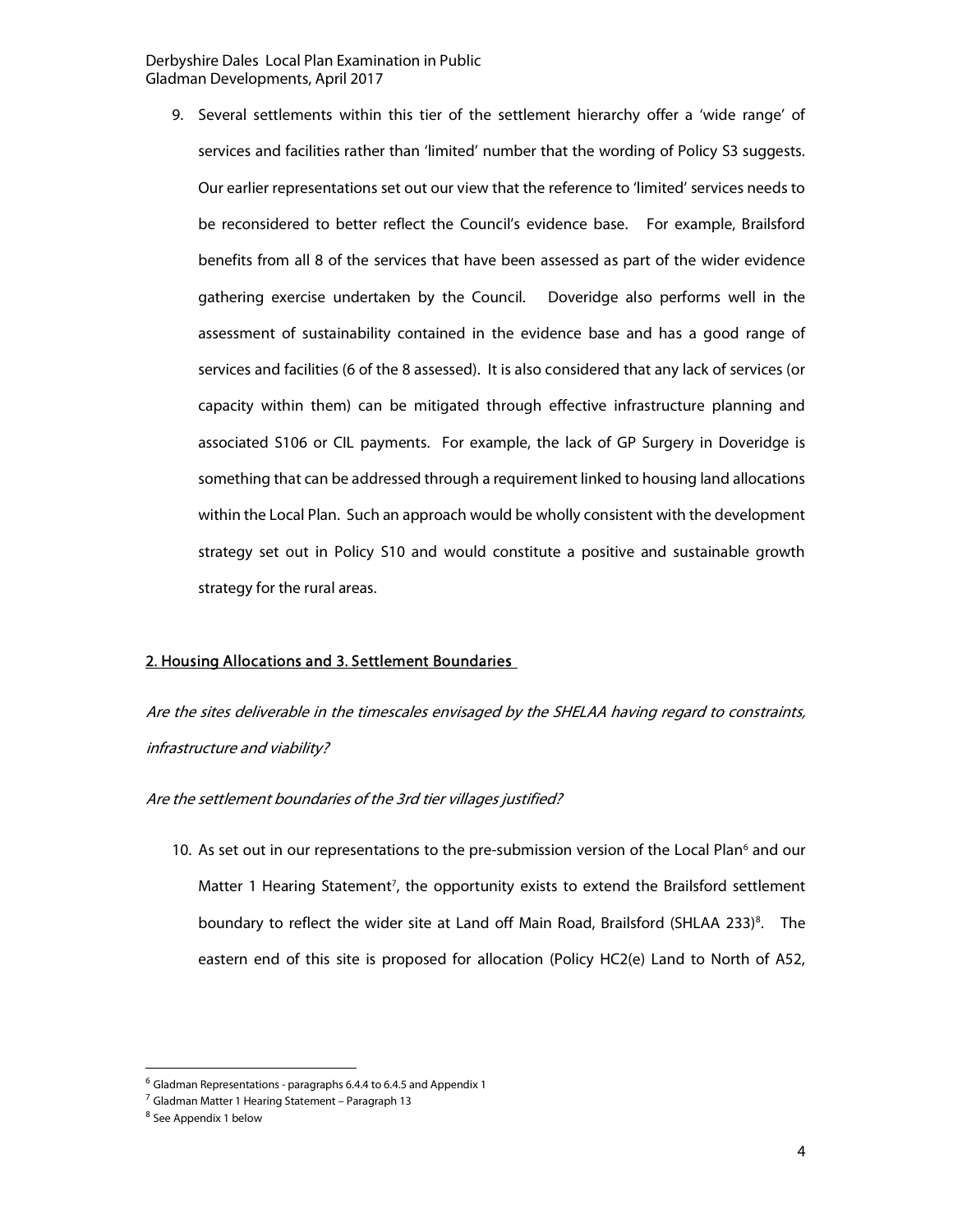Brailsford). Gladman supports the allocation of this portion of the site and confirm that this is deliverable within 0 to 5 years based on current market conditions.

- 11. Gladman are however also of the view that a wider site is capable of being delivered than that considered through the sustainability appraisal and that suitable mitigation can be put in place to ensure that any moderate adverse effect on landscape would be reduced to minor though appropriate planting. The wider site is capable of accommodating 75 dwellings. We consider that such an approach would be consistent with the emerging development strategy for rural areas.
- 12. Gladman would also wish to highlight that further sustainable extensions to settlements within this tier can be accommodated in a manner consistent with the rural development strategy. In this regard, Gladman would highlight the sites that we have identified in our representations to the Pre-submission version of the Local Plan and in our Matter 1 Hearing Statement.